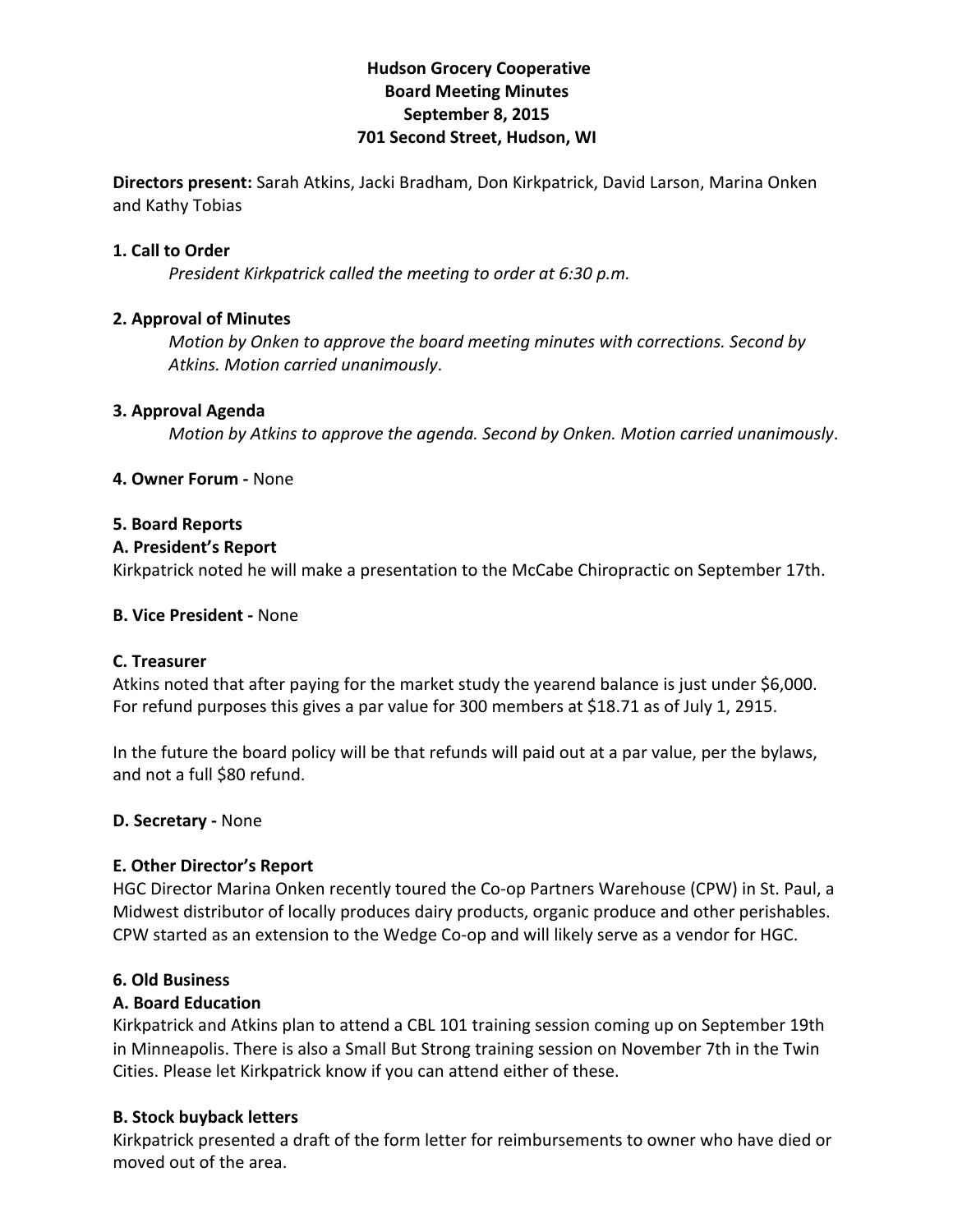*Motion by Atkins to approve the wording of the HGC buyback letters. Second by Larson. Motion carried unanimously.* 

# **C. Chamber Annual Membership Fee Approval**

Upcoming payments were presented for board approval:

The Chamber Annual Membership dues of \$294, Insurance event policy at \$250, and Rental of the River Room on November 10th at the Phipps Center at \$109

*Motion by Bradham to approve above listed payments. Second by Larson. Motion carried)unanimously*.

Kirkpatrick noted the Steering Committee will do some research on what additional different type of insurance HGC should carry.

# **7. Committee!Reports**

### **A. Fundraising & Finance** - None

### **B.!Ownership &!Volunteer**

Twelve new HGC ownership applications were presented to the Board.

- 332 Barb Wasson
- 338 Barbara and Paul Herzog
- 339 Melinda and Michael Barnes
- 340 Ruth and Bob Misenko
- 341 Alex Rouleau
- 342 Blake Fry
- 343 Micheal Foley
- 344 Chris McLaird and Ellen Swanson
- 345 Sharon and Douglas Jackson
- 346 Kelly Yocum
- 347 Hannah Jackson
- 348 Jeffrey Mueller and Nadine Shipley

*Motion by Tobias to approve 12 new HGC ownership applications. Second by Larson. Motion carried unanimously.* 

### **C. Marketing & Communications**

The Committee continues to explore different project management software.

The next Owner Drive is set for September 29th at Kozy Korner Restaurant in North Hudson with a 6:30 social and presentation at 7:00 p.m.

The Spirit of the St. Croix Art Festival is on September 26 & 27 and HGC will have a booth with a children's art activity of veggie painting. Sarah will distribute a request for volunteers.

### **D. Steering - None**

**E. Vendor Relations - None**